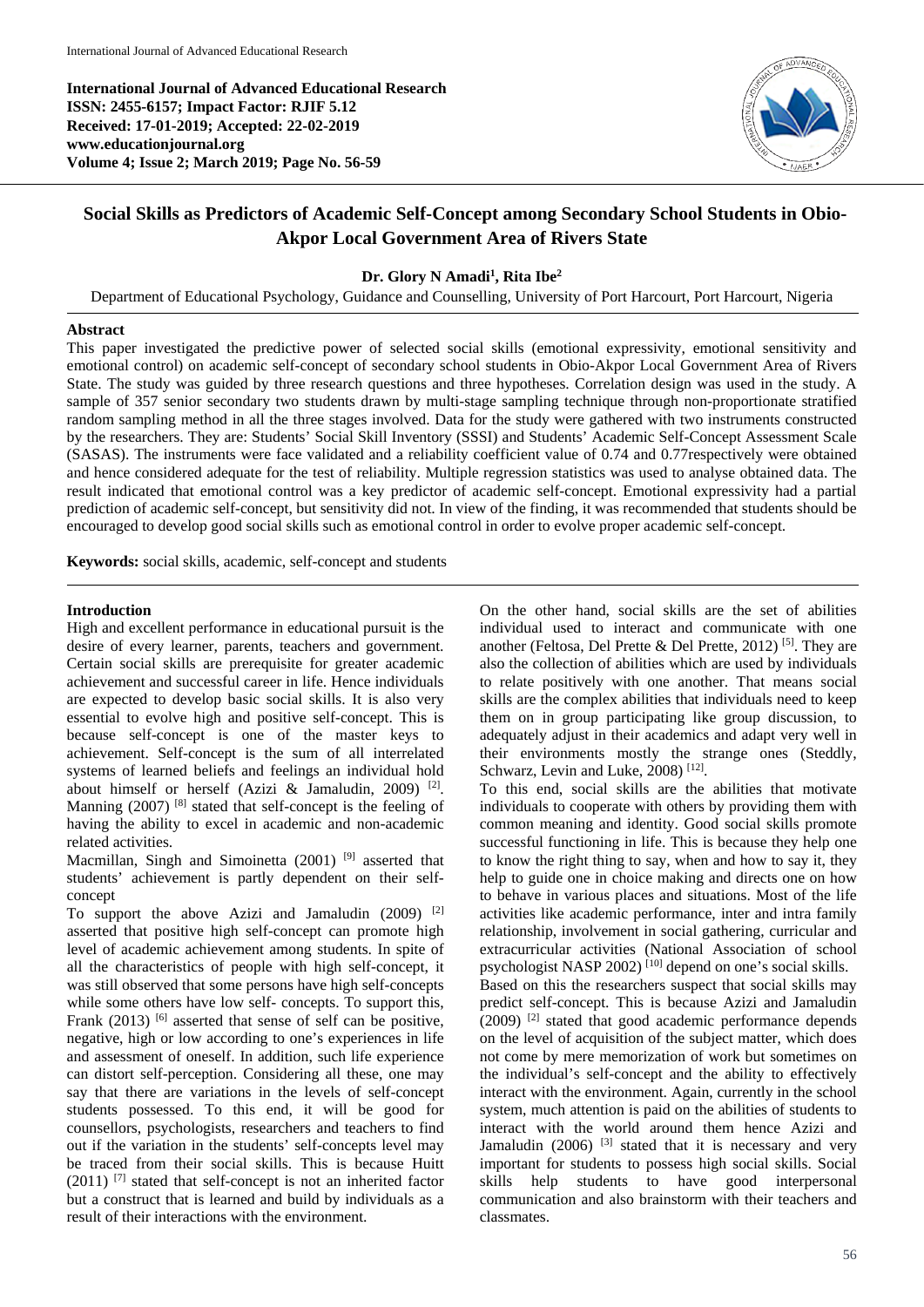On the other hand, students with poor social skills will not only have problems when communicating but also during the learning process as discussion forms the very important basis of today's teaching and learning process. Azizi and Jamaludin  $(2006)$  <sup>[3]</sup>, supported this and stated that inadequate social and communication skills will indirectly reduce the level of students' confidence and self-concept which will, in turn, hamper their academic performance.

There are different models of social skills but the one used in this study is Riggio (1986)<sup>[11]</sup>. Riggio (1986)<sup>[11]</sup> viewed social skills as a set of verbal and non-verbal communication skills that represent the social and emotional forms of the skills. Each of the forms had the expressivity, sensitivity and control dimensions of the skills giving a total of six elements of the social skills. This study, however, focused on the first three dimensions which include: the emotional expressivity, emotional sensitivity and emotional control.

Emotional expressivity involves the process by which an individual reveals his or her attitude, affection and the status not by words of mouth People who are skilful in emotional expressivity are very confident in themselves, are not easily tensed, very honest and are socially sound and bold. Individuals with this skill are not intimidated by the experience of ugly situations like failure (Riggio in Bedwell and Moore 2010) [4] .

Emotional sensitivity is the skill that people used to understand non-verbal signals of other people. That is to say that those individuals with high emotional sensitivity easily read up emotional problems from other people. Emotional sensitive individuals are warmed and honest, they dislike secrecy.

Emotional controlled individuals always check and regulate their emotional and non-verbal communication. They like to be reserved and do things in secret. They have confidence in themselves and see themselves as always right in whatever they do. They like to portray themselves positively before others (Bedwell & Moore 2010)<sup>[4]</sup>.

Ateabadi, Yusefi and Moradi  $(2013)$ <sup>[1]</sup> revealed that students differ in their measures of social skills. These variations manifest in the various ways' students react when trying to ask for help from their parents or peers such as asking for permission, apologizing etc. on the whole it could be deduced that these variations in social skills among students may contribute different levels of self-concept among them. This is because Azizi and Jamaludin  $(2009)$ <sup>[2]</sup> reported that students' confidence and abilities to interact comfortably in the classroom are closely linked to their selfconcepts. It is against the above backdrop that the researchers sought to determine the extent selected social skills could predict academic self- concept in students.

The conduct of this study was guided by the following research questions.

- 1. To what extent does emotional expressivity independently predicts the variations in academic selfconcepts among students?
- 2. To what extent do emotional sensitivity independently predicts to the variations in academic self-concept among students?
- 3. To what extent do emotional control independently predicts to the variations in academic self-concept among students?

The conduct of the study was further guided by the following hypotheses stated in null form and were tested at 0.05 level of significance.

The following corresponding null hypotheses were formulated and tested at  $0.05$  level of significance were used to guide the study in terms of taking statistical decisions.

- 1. Emotional expressivity does not independently predict significantly to the variations in self-concept among students.
- 2. Emotional sensitivity does not independently predict significantly to the variations in self-concept among students.
- 3. Emotional control does not independently predict significantly to the variations in self-concept among students.

#### **Method**

Non-proportionate stratified random sampling was used to constitute a sample of 357 senior secondary two students in Obio-Akpor Local Government Areas of Rivers State. Data for the study were gathered with two instruments constructed by the researchers. They are: Students' Social Skill Inventory (SSSI) and Students' Academic Self-Concept Assessment Scale (SASAS). The instruments were face validated and a reliability coefficient value of 0.74 and 0.77respectively were obtained and hence considered adequate for the test of reliability. Research questions were answered using the standardized partial regression, which manifests as the partial regression coefficient (beta) associated with the multiple regression. On the other hand, their corresponding null hypotheses were all tested using ttest values associated with the multiple regression.

# **Results and Discussion**

## **Research Question**

To what extent do emotional expressivity, emotional sensitivity, and emotional control independently predict the variations in students' academic self- concept?

**Hypothesis:** Emotional expressivity, emotional sensitivity, and emotional control independently do not significantly predict the variations in students' academic self-concept.

**Table 4:** Relative predictive power of the three social skills' dimensions on students' academic self-concept.

|                        | <b>Unstandardized coefficients</b> |                  | <b>Standardized coefficient</b> |          |           |
|------------------------|------------------------------------|------------------|---------------------------------|----------|-----------|
|                        |                                    | <b>Std Error</b> | <b>Beta</b>                     |          | Sig.      |
| Constant               | 28.57                              | 6.056            |                                 | 4.718    | $0.000\,$ |
| Emotional expressivity | 0.178                              | 0.110            | 0.082                           | 1.616    | 0.107     |
| Emotional sensitivity  | $-0.378$                           | 0.123            | $-0.156$                        | $-3.072$ | 0.002     |
| Emotional control      | 0.305                              | 0.098            | 0.158                           | 3.119    | 0.02      |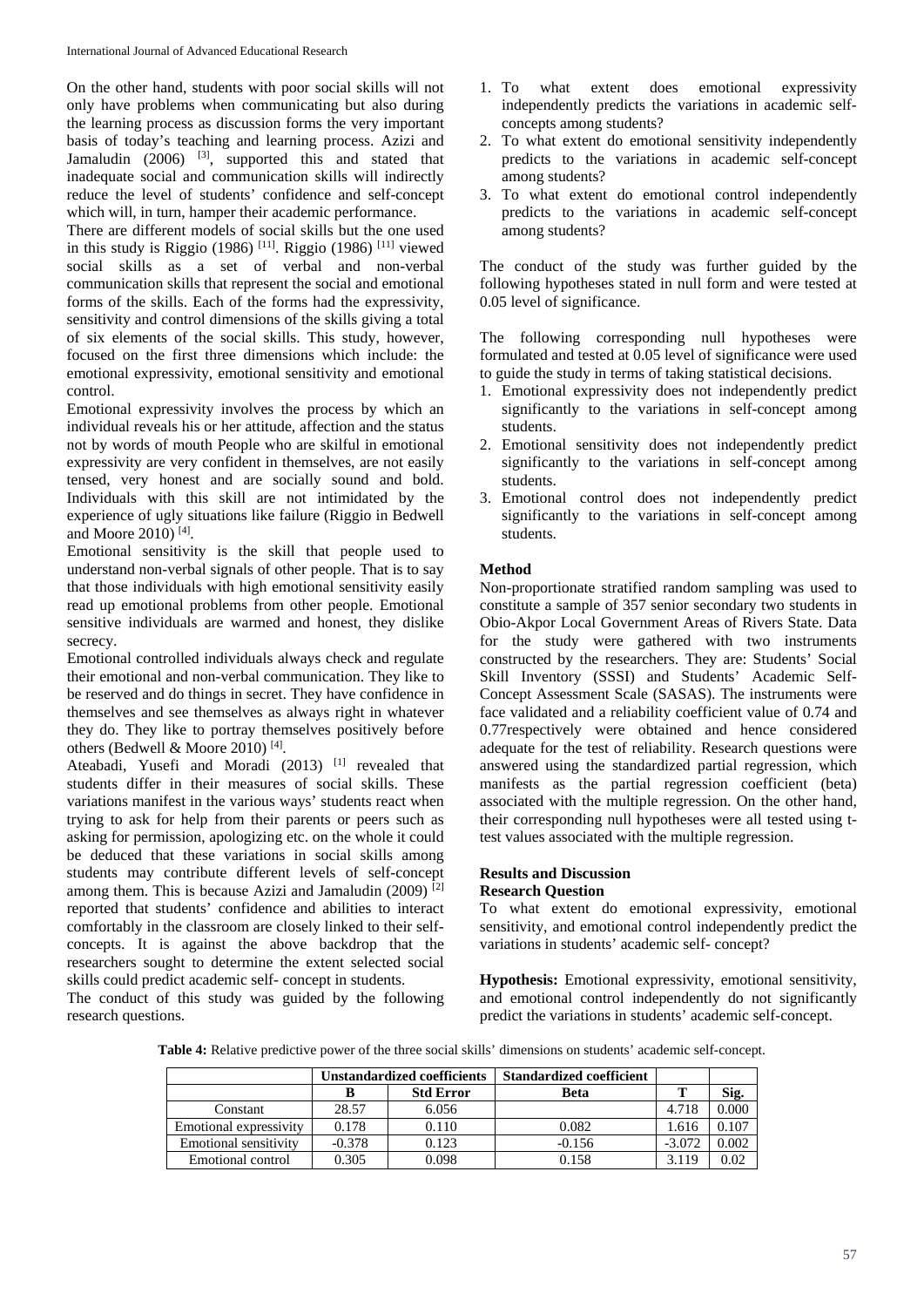#### **Dependent variable:** academic self-concept

In the table above it is revealed that the partial regression coefficient obtained when only emotional expressivity predicted academic self- concept of students (where other variables were kept constant) is 0.082. The associated tvalue obtained for emotional expressivity1.616 is significant at 0.107 level which is greater than 0.05, the chosen level of probability (P<0.05). Therefore, emotional expressivity did not significantly make independent prediction on the variations in students' academic self-concept when other variables are held constant. On this basis hypothesis 1 is accepted.

The independent prediction of academic self-concept among students using emotional sensitivity when other variables are kept constant yielded a partial regression coefficient (beta) of -0.156. The corresponding t-value associated with the multiple regression obtained is -3.072 was significant at 0.002 level, which is lower than 0.05, the chosen level of probability (P<0.05). Therefore, emotional sensitivity significantly made an independent prediction for the variations in students' academic self-concepts when other factors/variables are kept constant. So, hypothesis 2 is rejected.

Furthermore, it is revealed that the independent prediction of the variation in the academic self-concept among students using emotional control when other factors are kept constant yielded a partial regression coefficient (beta) of 0.158. The corresponding t-value associated with multiple regression obtained,  $3.119$  is significant at  $0.002$  (P< $0.05$ ) level which is lower than 0.05, the chosen level of probability. Therefore, emotional control independently made a significant prediction for the variations in students' academic self-concept. Hence null hypothesis 3 is rejected.

#### **Predicting academic self-concept using emotional expressivity**

The result revealed that emotional expressivity had a partial regression coefficient (beta value) of 0.082 which was insignificant at 0.05 level of probability. However, having a positive beta value indicated, that its Prediction was direct, which means that as the scores of students' emotional expressivity increases, their score or level in academic selfconcept also increases but insignificantly.

This finding is not expected because the researchers based on the characteristics of emotional expressive individuals which include socially bold, driven and expedient felt that it would have significantly influenced the prediction of students' academic self- concept. That means one who is expedient is expected to map out the quick and effective ways of dealing with a problem, but in this finding, the reverse is the case. At the same time, a student who is socially bold is also expected to have confidence in what he/she can do without fear hence leading to high academic self-concept.

#### **Prediction of academic self-concept on emotional sensitivity**

It was found that emotional sensitivity had an inverse significant prediction on academic self-concept among students. This is based on the negative beta value that was obtained. This means that as the level of students in emotional sensitivity increased their level in academic selfconcept decreased and vice versa.

This result is expected and not surprising because one of the

characteristics of an individual high in emotional sensitivity is taking time to make decisions which may hinder high academic self-concept which is manifested in the person as being bold and confident in what one can do. So due to that characteristic of not taking decision easily among high emotional sensitive individuals, they may lack confidence within themselves, thereby having low academic selfconcept (Cham, 2013).

## **Prediction of academic self-concept on emotional control**

The result revealed that emotional control had a significant positive prediction for academic self-concept due to the positive beta value. It indicated that as the students' levels in emotional control increased their levels in academic selfconcept also increased significantly and vice versa. This result is very much expected and not surprising following the characteristics of individuals high in emotional control which includes high social competence. High social competence cannot be attained without a reasonable level of academic self-concept.

## **Implications of the Findings**

The study revealed that emotional sensitivity independently had a significant and negative prediction for academic selfconcept among students. This implies that emotional sensitivity significantly inhibits academic self- concept among students.

The study also revealed that emotional expressivity did not independent significantly to the variations in students' academic self-concept. This implies that emotional expressivity does not promote academic self-concept. Finally, it was revealed that emotional control had the highest beta value; this implies that it is the key predictor of academic self- concept among other social skills.

Based on the implications of the findings the researchers recommended students should be motivated to have academic self-concept inducing social skills like emotional control. This can be done through effective social skills training intervention.

## **References**

- 1. Ataabadi S, Yusefi Z, Moradi A. Predicting academic achievement among deaf students: emotional intelligence, social skills, family communications and self-esteem. European journal of research on education. 2013; 2(1):35-40.
- 2. Azizi Y, Jamaludin R. The relationship between selfconcept and communication skills towards academic achievement among secondary school students in Jahor Bahtu. Introductional Journal of psychological studies, 2009.
- 3. Azizi Y, Kamaliah N. Relationship between selfconcepts, motivations and parenting styles effected students achievement. Unpublished article university, 2006.
- 4. Bedwell S, Moore S. The 16PF questionnaire and social skills. White paper, 2010.
- 5. Feitosa FB, Del Prette ZAP, Del Prette A. Social skis and academic achievement: The mediating function: Cognitive Competence Termas Em Psichologia. 2012; 20(1):61-70.
- 6. Frank MA. The pillars of self-concept, self efficacy. Excel at life pursuing excellence in life, relationship sports and career, 2013.